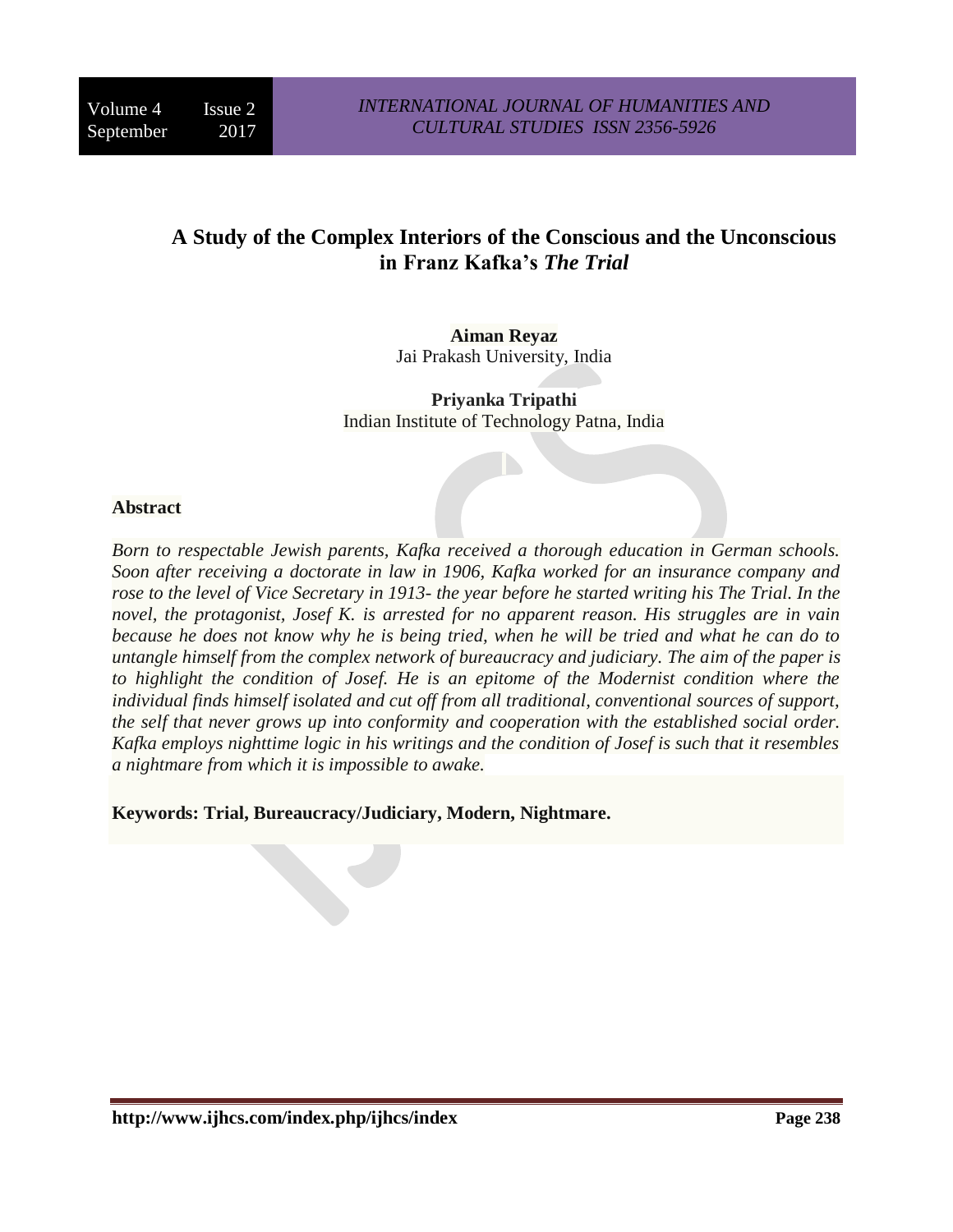#### **IN MEDIAS RES**

"'Block here?' he asked. This query delivered a virtual blow to Block…striking him in the chest and then in the back so that he stumbled, came to a stop with a deep bow, and said, 'At your service.' 'What do you want?' asked the lawyer; 'you've come at an inopportune time.' 'Wasn't I summoned?' asked Block lifting his hands protectively and ready to retreat. 'You were summoned,' said the lawyer, 'but you've still come at an inopportune time.' And after a pause he continued. 'You always come at inopportune times.'…'Do you wish me to leave?' asked Block. 'You're here now,' said the lawyer. 'Stay'. One would have thought the lawyer had threatened to flog Block, not grant his wish, for now Block began to tremble in earnest. 'Yesterday,' said the lawyer, 'I visited the third judge, my friend, and gradually brought the conversation around to you. Do you want to know what he said?' 'Oh please,' said Block. Since the lawyer didn't reply at once, Block repeated his entreaty, and stooped as if to kneel. But then K. lashed out at him. 'What are you doing?' he cried."

## Kafka, *The Trial,* 150-151

The man who lashes out at Block is Josef K., the doomed protagonist of Franz Kafka's novel, *The Trial,* one of the most celebrated ones, published posthumously in 1925 by his friend Max Brod. Arrested one morning for reasons that are never explained to him, but allowed his freedom while his case is pending, Josef K has hired a lawyer named Huld, recommend by his uncle Albert, who has known the lawyer ever since they were school boys together. Though highly regarded as a defense council he suffers from a heart condition and stays in his bed in a dark gloomy room of his ground floor apartment in a suburb of an unnamed capital city where the plot of the novel is set. Huld has no office and in bed, he is attended by a nurse named Leni, who later turns out also to be his mistress.

By the time this scene takes place, the trial of Josef K. is six months old; but the English world *Trial* just roughly approximates the German word *Prozess* which can mean many things besides formal event in the court of law. In this context, it means, amongst other things, as a seemingly endless process of deepening bewilderment, a long ordeal of pseudo legal complication and a frustration leading finally to death. The translation of the term *Prozess* into *Trial* is partly correct however, the term is loaded with various meaning; the literal translation into English perhaps does not wholly capture the essence of the German term.

It's already six months when Josef K. visits his lawyer. Realizing that the lawyer has done nothing for him, Josef K. decides to dismiss him because after all this time, Huld is still working under the first petition of the court. When he reveals his decision to the lawyer, Huld temporizes. He warns Josef K. not to be in haste. He complains that his labours in his special case has been misunderstood and offers to show Josef how he treats other defendants, such as a merchant named Block.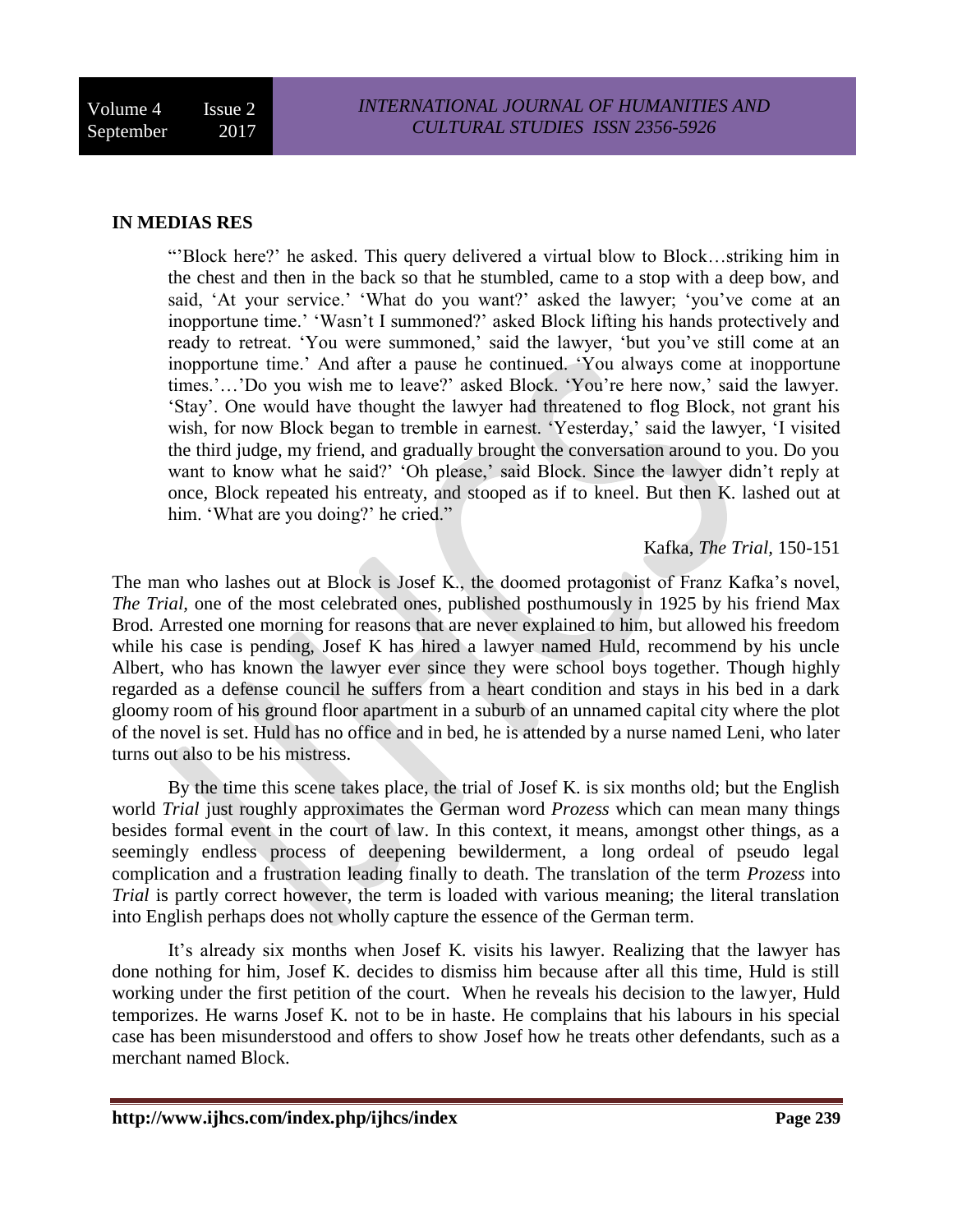Before the lawyer summons Block for this purpose Josef K. has already learned certain things about him from the man himself. Block has been a grain dealer who has been on trial, awaiting justice for well over five years. Having drained his business and spent all of his money on his trial and having hired five shysters in addition to the lawyer he still has no firm date for formal proceedings. But he is so obsessed with his case that he has now practically taken up residence in Huld's apartment, where he sleeps in the maid's room, a tiny, low windless cube box, just to be ready for the lawyer's call at any hour of the day or night. So, when the lawyer tells Leny to get him, he comes immediately, even though its 10 O' clock at night. This minor instance shows the nature of helplessness of the common people at the hands of the all-powerful law.

From the moment he arrives, the lawyer twists him like a prick. Huld does everything possible to intimidate Block and exploit his own pathological dependence on the lawyer's goodwill. Instead of thanking Block for coming so promptly, the lawyer tells him that he has come at a bad time, *as always*. When Block offers to leave, the lawyer courtly tells him to stay and then tantalizes him with the news that the day before he discussed Block's case with a judge. When the lawyer asks Block if he wants to know what the judge said, Block, of course, begs him repeatedly to tell and nearly goes down on his knees. At this point, Josef K. lashes out at Block for his canine servility. Josef can't imagine how the lawyer would think that this little performance would impress him. Block, he thought, was no longer a client. He was the *lawyer's dog*.

To clinch this point the lawyer's account of what the judge said about Block's case hits a fawning merchant like a brick on the head. After desperately waiting to hear what the judge said, Block learns only that his remarks were not at all favourable for him or his trial. According to the judge, the bell that opens the trial still hasn't rung. Before Block could ask for an explanation the lawyer tells him that he is disgusted with Block's anxiety for it betrays a lack of faith in the lawyer's wisdom. The judge, he says, could be wrong, of what the ringing of the bell signifies. That teasing possibility is the only bone that Huld finally throws at Block who has no other choice but to chew on it, while literally groveling on the floor of the lawyer's bedroom.

This story of the total humiliation of a merchant whose life has become one endless trial is just one episode of the story of Josef K. who wakes up one morning to find himself suddenly under arrest. And then spends one full year in a futile effort to find out why.

"Someone must have slandered Josef K., for one morning, without having done anything truly wrong, he was arrested." (Kafka: *The Trial*, 17)

## **Background**

When Kafka started writing this novel, it was August 1914; he was 31 years old well established in business, known for a few published articles and already the author of several short stories, including "The Metamorphosis", which would shortly be published. Born in Prague, he was the eldest son of an upwardly mobile Jewish couple. His ambitious father, one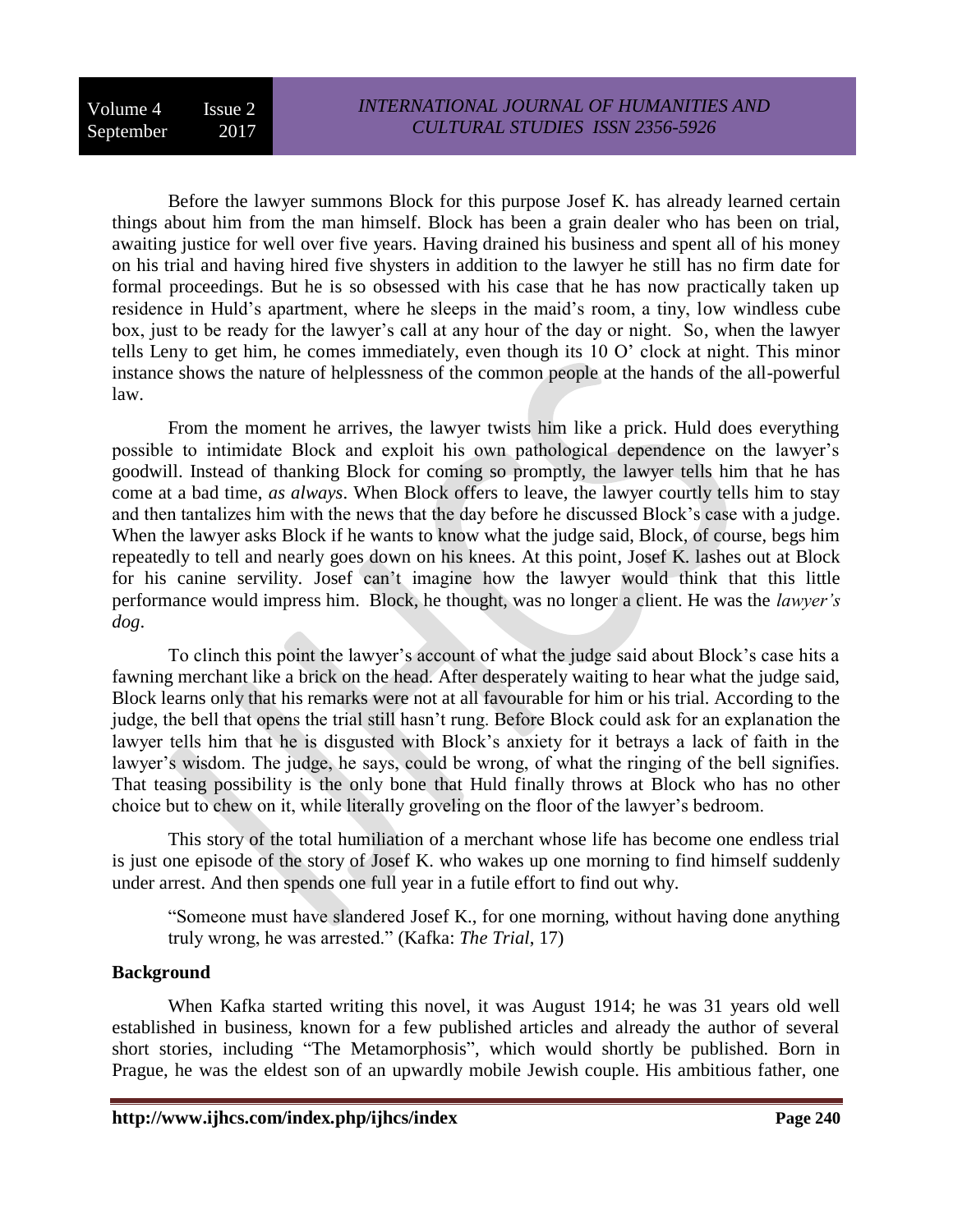time village peddler who managed to marry above him owned a fancy goods shop in the Jewish quarter of the city and as the business prospered they moved to better locations, such as Wenceslas Square, in the heart of the city. Though the Kafkas spoke Czech at home, they wanted their children to be educated in German. A young Franz was rigorously taught in the select, demanding Old City Secondary School of Prague, where he excelled. He then studied Law at German University in Prague, gained a Doctor of Law degree in 1906 and soon thereafter went to work for the Workers Accident Insurance Company for the Kingdom of Bohemia in Prague, where he was promoted to Vice Secretary of the company in 1913, the year before he started writing *The Trial* (Brod: 1960).

What does it all mean? It means that by 30, Franz Kafka seemed already to follow the script written for him by his upwardly striving parents to take his place among the gentiles, German speaking thoroughly respectable bourgeoisie of Prague. But Kafka simply could not play the conventional role assigned to him by his parents. For one thing, he could never entirely forget his Jewishness (Ningkang: 2016). Even though his parent did their best to ensure his assimilation, Kafka never became purely German.

The German he wrote was tainted, salted, one can say, not only by Czech idioms but also by Yiddish, a language that he knew well enough to give a lecture on. One such significant lecture he delivered was in 1912. Secondly, even as he rose through the ranks of the Workers Accidents Insurance Company, Kafka was pursuing his ambition to write. At age 21, in a story called "Description of a Struggle" he had already begun to forge a dream like language that could mediate between the conscious objective mind and the subjective unconscious even as he struggled for the conflict between his urge to create and his compulsion to succeed in conventional terms (Rolleston: 2002). In 1912, at the age of 29, he wrote two short stories: "The Judgement" and "The Metamorphosis" and thereafter, he started his first novel called *The Man Who Disappeared*, later christened as *Amerika*, when it was published in 1927. These three works could be considered examples of "*fictive autobiography*". A term generally referred to such works where the elements of personal life of the author are partially part of that particular work. Some examples of this genre can be Charles Dickens' *Great Expectations* and Emily Bronte's *Wuthering Heights* where the authors experience in their personal life found their way into their creative work.

## **The** *Modern* **Kafka and His Contemporaries**

In other words, the kind of fictive autobiography that Kafka inherits from the  $19<sup>th</sup>$  century narrates the story of rebellion and accommodation, disruption and restoration of the social order. But Kafka's first attempt at autobiography shows how this traditional formula broke down in the face of modernism (Glatzer & Updike: 1983).

To understand a writer or his/her idea, it is very important to understand the situation and the surrounding. In what age and in which socio-cultural background one comes from, speaks volumes about that person. So, it is also essential to briefly describe Modernism because Kafka wrote in that period. But before that, it is necessary to note that *Modernism* needs to be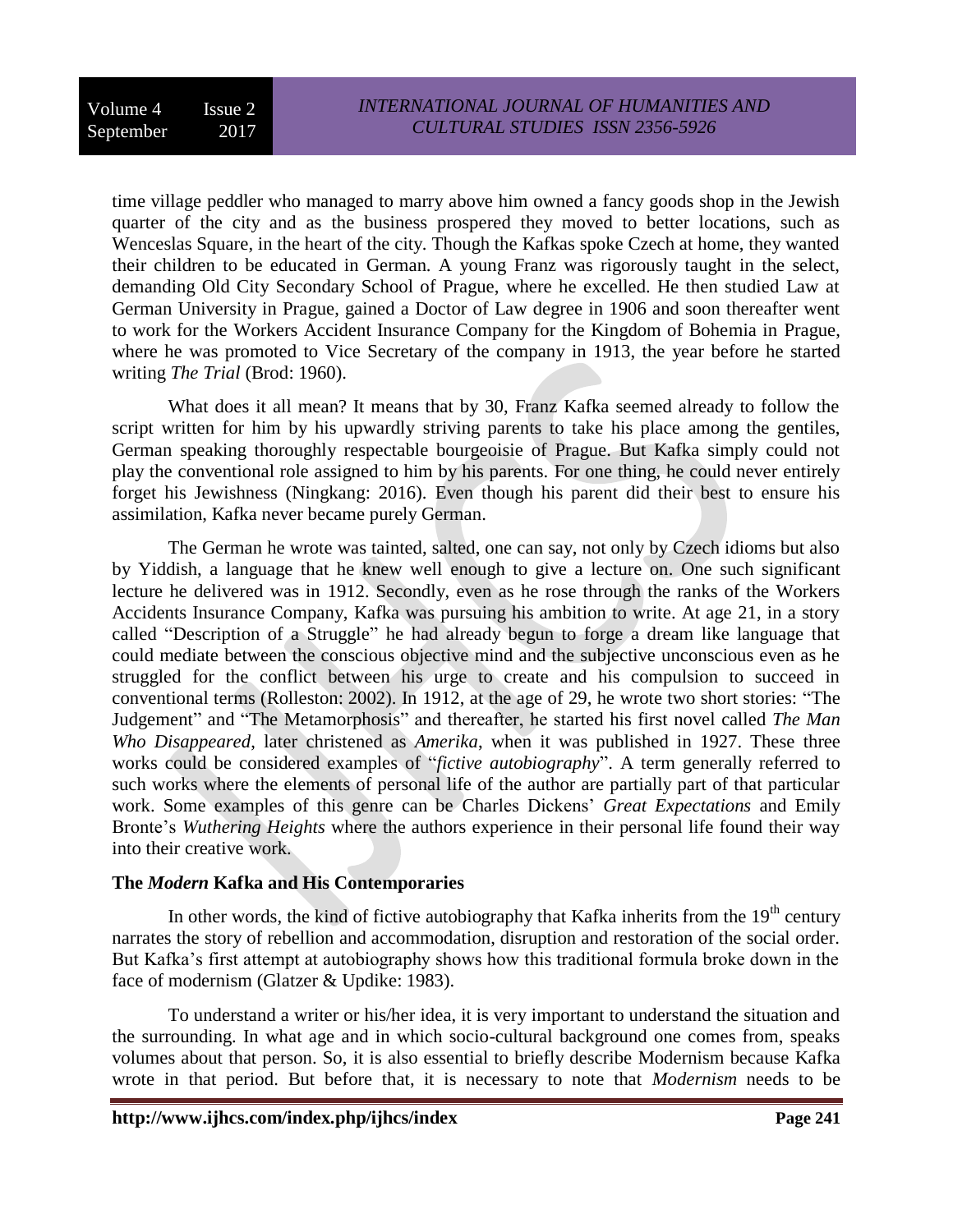distinguished from *Modernity*. Modernity is an historical condition largely defined and exemplified by advances in technology and fashion. The modern era, we can say, began with the invention of the automobile in the late  $19<sup>th</sup>$  century or the invention of the airplane in the beginning of the  $20<sup>th</sup>$  century.

Modernity can also be seen in the plunging necklines that irritate middle-aged Jon Forsytes in John Galsworthy's novel *To Let* (1921); or in the spectacle of young women making themselves up in public, something that bothers the middle aged Peter Walsh in Virginia Woolf's *Mrs Dalloway* (1925).

Chronologically, these markers of modernity coincide with the advent of *Modernism*, but modernism is not an historical condition. It is rather a way of thinking and feeling collectively defined by leading writers, critics and artists of the first part of the  $20<sup>th</sup>$  century; amongst them Kafka ranks as one of the best and most influential figures. Essentially, modernism spotlights the isolated self: the self cut off from all traditional, conventional sources of support, the self that never grows up into conformity and cooperation with the established social order (Childs: 2000).

It thus focuses the isolated self. We see in *The Trial* that the protagonist gets no help whatsoever. There is hardly any progress in his case and Josef K. feels helpless and impotent. Modernism recalls romanticism, which reinvented autobiography in works such as Wordsworth's *Prelude* and also celebrated the defiant individualism of figures like Byron's Childe Harold and Melville's Captain Ahab making the romantic individual empowered by heroic self-confidence or at least by the intensity of his vision. The modernist self feels drained of power; he feels helpless and vulnerable and therefore, entirely strips off all the ties. He is also pathetic and ridiculous like the title figure of T. S. Eliot's poem, *The Love Song of J. Alfred Prufock* who worries that people will notice his baldness and who won't even try to pose overwhelming question at a tea party because he foresees that it will be simply dismissed.

Since the modernist self is isolated in this way, the modernist novel highlights radical subjectivity by using techniques such as the interior monologue and it challenges the conventional realism of time and space by making the present repeatedly giving way to memories of the past or with Kafka's Josef K. to a wrenching sense of disorientation. With or without the predictable security or realistic time and space, modernist hero is lonely. Some of the novels take the route to anti-novels, not in the sense of being against novel but in the sense of taking a different and new route that challenges the conventional authority. The protagonist or the hero is altered and has actually anti-hero characteristics.

In Joseph Conrad's *Heart of Darkness*, which first appeared in 1899, Marlowe says, what Kafka might have said about his own story:

"It seems to me I am trying to tell you a dream- making vain attempt, because no relation of a dream can convey the dream-sensation, that commingling of absurdity, surprise, and bewilderment in a tremor of struggling revolt, that notion of being captured by the incredible which is the very essence of dreams." (Conrad: *Heart of Darkness*, 172)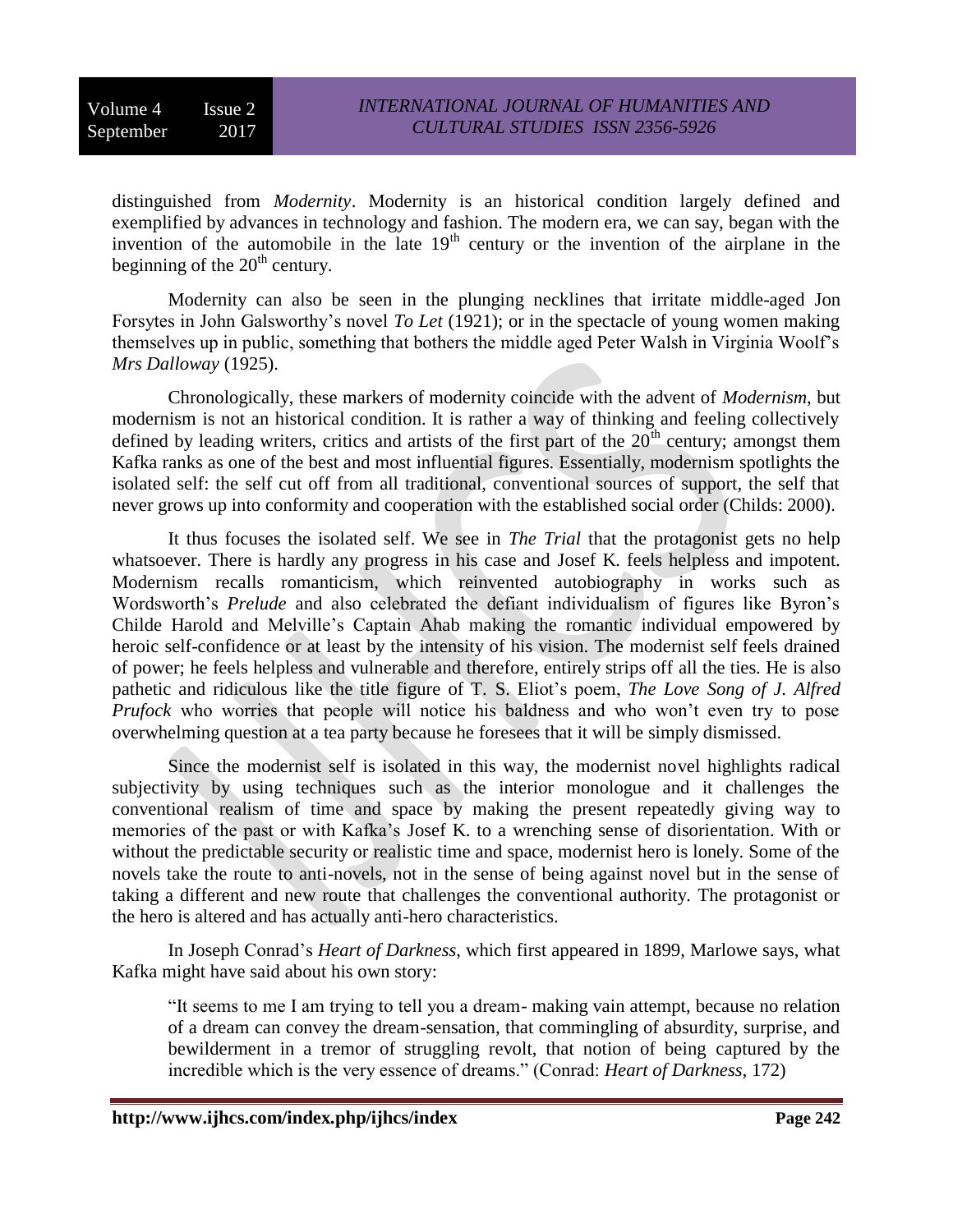We notice that almost all the canonical writers of the age had the same sense of displacement and disorientation. It was the situation and the surrounding that led to the development of such kinds of state of mind. Be it Kafka, Joyce, Woolf, Conrad, Eliot etc., they all felt a sort of helplessness and a kind of existential crisis and that is why this particular aspect is reflected in their new kind of writing, which totally challenged the conventional modes of literature writing. Bound up with that essence is the sense of radical displacement. As has been stated earlier, the modernist self exemplified by Josef K. is a man radically deracinated, cut off from the reference points that traditionally define us. In some ways the story of Josef K. is the literary counterpart of abstract art which blanks out the realistic escapes that bind traditional art to the world we know, which plunge us into the world of colour and form, cut loose from the ground we tread on and from any object we might recognize.

Kafka wipes out most of Josef K.'s family name. We get just the first letter. Furthermore unlike Joyce's *Ulysses* and Woolf's *Mrs Dalloway*, both of which appeared around the same time and both of which are set in capital cities, Kafka's novel names only its characters. It never names the city where Josef lives, works; it never names anything in that city: not a building, not a monument, not a single street. The absence of such localizing information reinforces the sense of displacement and disorientation that we persistently get from this novel. Where courts of inquiry and legal consultations are held in places totally unsuitable for them like cramped bedrooms, and stuffy attics. The sense of dislocation begins with the opening sentence of the book:

"Someone must have slandered Josef K., for one morning, without having done anything truly wrong, he was arrested." (Kafka: *The Trial*, 17)

In another instance of dislocation, displacement and disorientation one can site Leopold Bloom, the protagonist of James Joyce's *Ulysses* who neither has father nor has son; his father committed suicide, his only son died in infancy. He feels so traumatized by that death that he has had no sexual intercourse with his wife for more than ten years. Bloom himself is a resilient survivor but the modernist self often is suicidal. In *Mrs Dalloway*, another defining work of Modernism, Septimus Smith takes a fatal leap out of a window because he feels irredeemably guilty; guilty of the incapacity to feel anything for any other human being. He has been psychically shattered by the First World War, which literally destroyed many of the institutions that once gave individuals their place in society, including the Austro-Hungarian Empire which started breaking up at the same time Kafka started writing *The Trial*.

So, the war and its outcome simply accentuated Kafka's sense of isolation and alienation as a misfit in society, masquerading as a promising young professional man. Though he never went to war, Kafka resembles in some ways to Septimus Smith. Like that 29 year old war veteran, who is highly regarded by the company that employed him, the 31 year old Kafka was steadily climbing the ladder of corporate bureaucracy. But in 1912, responsibility to take charge of running a family business prompted him to consider suicide. He also felt an aversion to the institution of marriage which was forced upon him by his parents.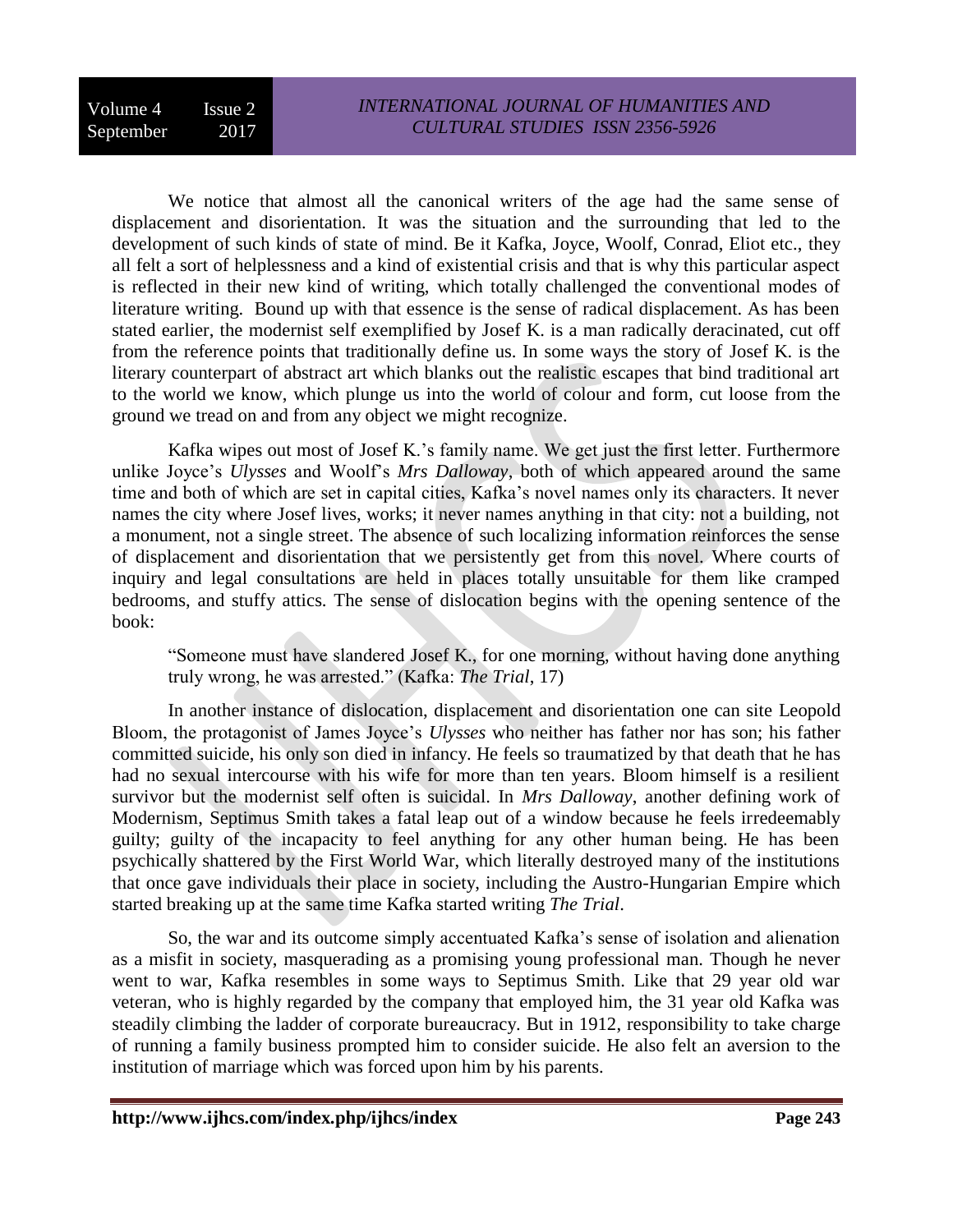Under pressure from them and especially from his overbearing father, he got himself engaged to a young lady from Berlin named Felice Bauer in June 1914. But the engagement soon fizzled. Just as Septimus Smith took no real solace from marriage that he made by simple reflex from the war, Kafka too could not bind himself to anyone and broke the engagement after just one month. Though, he corresponded with Felice for five years, was briefly re-engaged to her in 1917 and considered her a great friend he could not help but seeing this practical unimaginative woman as an enemy to his work. He could neither marry her nor any other woman to whom he got engaged two years later. And though he lived with a young woman in Berlin for a few months during the last years of his life, he never married. To some extent Josef K. reflects and expresses Kafka's profoundly ambivalent response to Felice Bauer as well as Kafka's general condition in 1914 (Frederick: 1991).

So, in the summer of 1914, when the war broke out, Kafka wanted to join the Austrian army, but with tuberculosis and a practical skeleton of 6 foot frame and bare minimum weight, he could scarcely qualify. Even if he had, he could have scarcely found his identity by fighting for Austria and Germany against Russia and the Serbs. Politically, Jewish Czechs had no place to go. On one hand, even if they spoke German like Kafka, they were considered anti-German; modernist enemies of the German people and homeland. On the other hand, they got small comfort from the Czech nationalists who sought to break away from Austria and who identified with Russia. When the Czechs first formed their first Republic in 1918, with the help of the US, they bound themselves to Slovaks who were virulently anti-Semitic.

## **Exploring the Sensual Kafka**

While these social and political conditions prevalent in those times constituted the major part of his writing concern, the analysis of complex interiors of the conscious and the unconscious is incomplete without exploring the sensual side of Kafka. As he started to work on *The Trial* in August of that year, he had just turned 31 and was already Vice Secretary of the Insurance Company. His protagonist in this context is the chief financial officer of a large bank, who turns 30 on the day the novel begins. In some of the fragments of the book we find that Josef K has no real concern for any women in his life. He is indifferent towards them. Utmost he feels sexually aroused for the opposite sex, especially since some of the women that he meets such as Leni in the lawyer's apartment are openly erotic and even promiscuous. There are several illustrations in the novel that can underscore what might gel well with the Freudian theme, an important parameter of the sensual exploration.

In 1900, Sigmund Freud published his *Interpretation of Dreams* which argued that dreams express *desires* and wishes that we typically repress in our conscious well-behaved waking lives. In our dreams we can imagine whatever we like; especially the things that we want to do in our day to day lives but can't do because of the constraints of the society around us. So, when we are unable to satisfy our desires in the waking stage, we have our *wish fulfillment* in our dreams. Whether or not Kafka deliberately drew on Freud's theory of dreams, he could scarcely avoid his influence and the strange life of Josef K. sometimes seems to exemplify the same.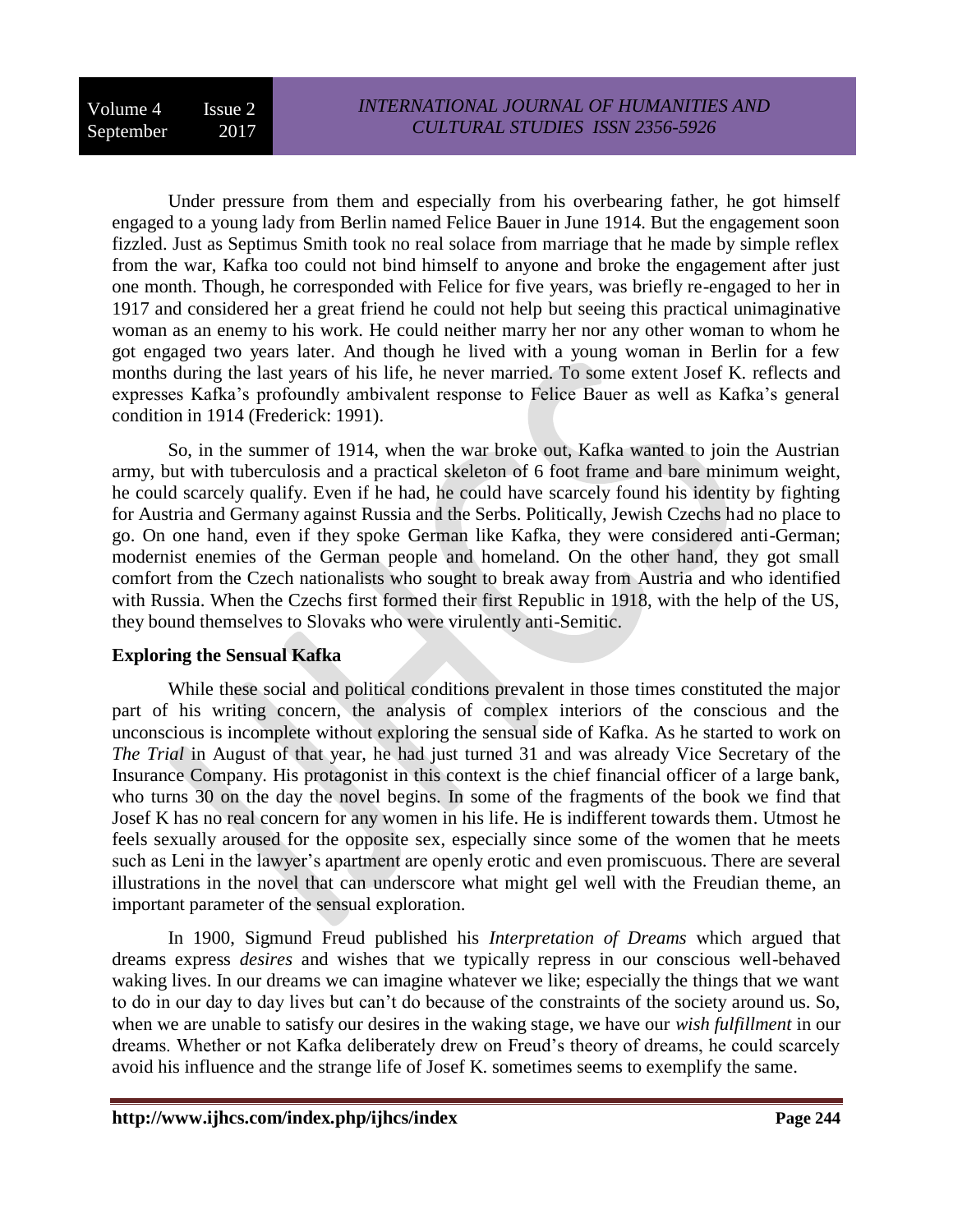Ostensibly Josef is a proper and professionally diligent young man. He normally works at his office till 9 pm, takes a walk and sits in a tavern with a group of mostly older men till 11 pm. However, in the second chapter of *The Trial*, one finds him waking up at nearly midnight for Fraulein Burstner, the young typist who occupies a room next to his own in the boarding house where he lives. Waiting until she comes back from the night of the theatre, he wants to apologize for the disturbance made in her room by the men who used it to interrogate him in the morning and mixed up her collection of photographs. But instead of just quickly apologizing for the disturbance, or leaving her a note, Josef gets himself invited into the young lady's room. When he tells her that he's been interrogated by a commission of enquiry, she laughs at the idea that this gentleman could be guilty of anything.

Nevertheless, she doesn't believe that he is totally guiltless and settles with a thought that perhaps he could not have committed any *serious* crime. She does well to hatch her bet, for Josef eventually proves to be a pest. Late as it is, he keeps her up while he re-enacts the enquiry, showing her how the inspector moved her nightstand away from her bed so that it could be used as a desk and then shouted his name *Josef K*. Fraulein Burstner laughs at this theatrical performance. But when it provokes a loud set of knocks at the door from the next room where the landlady's nephew is staying she is so alarmed that she wants Josef to leave at once. "Go go…You're tormenting me". But Josef stays. "I'm not going," said K. (Kafka: *The Trial*, 37)

Seeing that she is alarmed by what the man next door can hear Josef says that she can tell everyone that he has assaulted her because he feels quite sure that nothing he does will change the good opinion of his landlady about him. When she calmly rejects the idea of spreading this insulting story around and tells him again to leave, he finally does so but only after assaulting her. Rushing out, he seized and kissed her on the mouth then all over the face like a thirsty animal lapping greedily like a spring found at last. Then he kissed her on the neck, right on her throat and left his lips there for a long time. Like in Robert Louis Stevenson's Dr. Jekyll and Mr Hyde where Dr. Jekyll turns into Mr. Hyde, from a proper young financial officer to a monster of sexual voracity, a vampire.

Such instances lack a logical explanation for they cannot be explained by the logic of daytime, like the whole experience of being rested and put on trial for a crime that is never spoken or specified. They make sense only if we envision Josef K. as caught up in a dream of his own making, a dream that liberates his deepest longings and anxieties and fears. On August 6 1914, as Kafka started work on *The Trial* he wrote in his diary:

"My talent for portraying my dreamlike inner life has thrust all other matters into the background, my life has dwindled dreadfully, nor will it cease to dwindle. Nothing else will satisfy me." (Leavitt:2012)

Therefore, Kafka's story of Josef K., a story of a man caught in a network of laws that he will never understand from which he will never escape. Kafka's story resembles a nightmare from which it is impossible to wake up.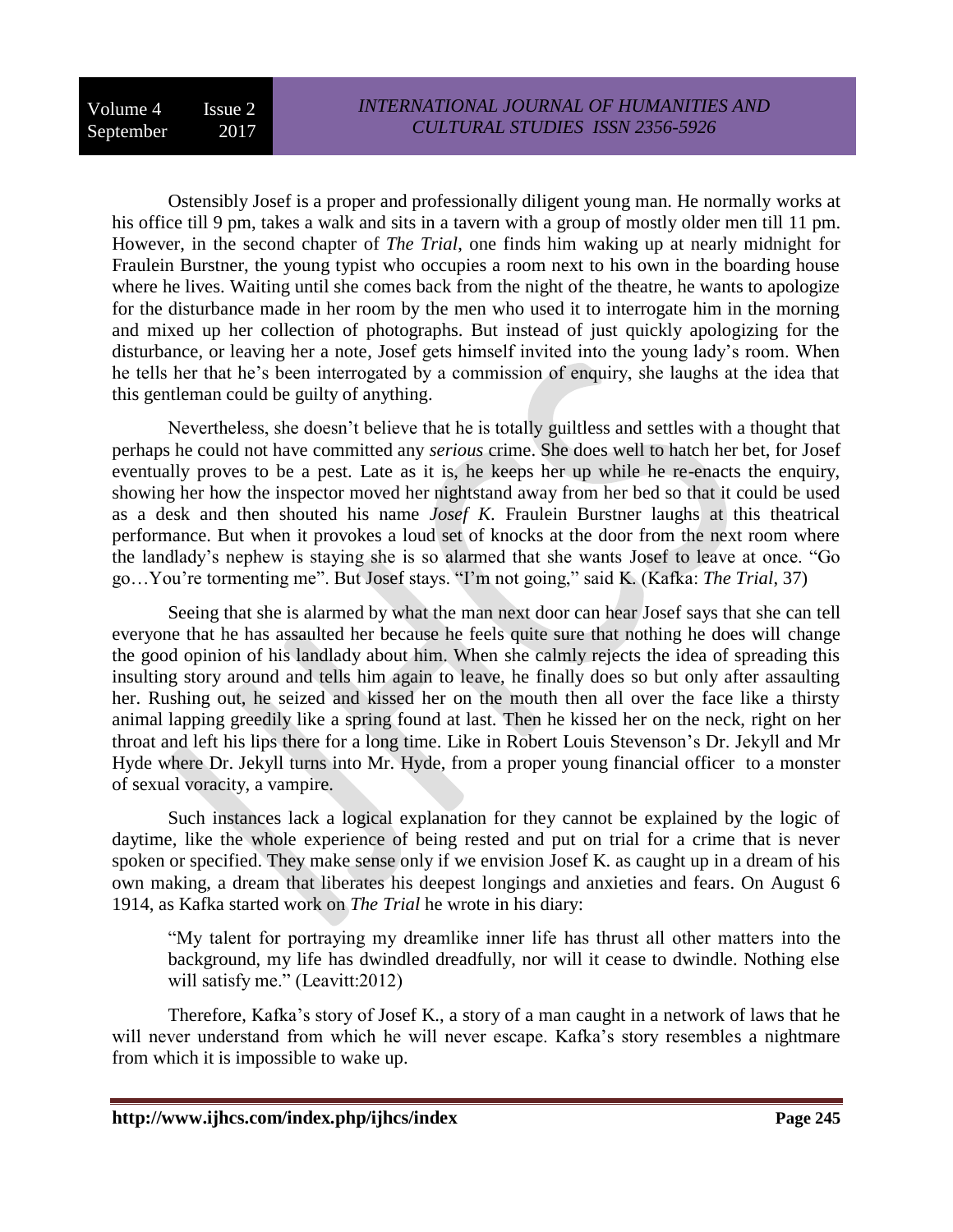#### **Exploring Kafka's conscious self and law**

Like so much else in this novel Josef K.'s crime or would be crime is never specified, it is never named. Since there is no moral place for Josef's guilt the reader is left to speculate about it. What has he done and why is the law against him? Is he in some sense having the trait of the original sin that we all inherit from Adam that the Bible teaches us? Is it something like the protagonists in Wordsworth's *The Prelude* and Dickens' *Great Expectations*, both of whom vividly recall feelings of guilt from their childhood? The answer is perhaps NO to all these conjectures.

Josef K. shows no consciousness of original sin and unlike Wordsworth and Pip in *Great Expectations*; he remembers absolutely nothing of any wrong that he has ever done. To the very first inspector who comes to interrogate him, he says "I've been accused of something but can't think of the slightest offense of which I might be accused"(Kafka: *The Trial*, 24).

Josef also has a habit of sounding self righteousness, which is in fact, one of his faults in the long run. The very first sentence of the book portrays him as a victim of slander, but he himself comes near slandering Fraulein Burstner when he complaints to the landlady about the late hour she keeps, thus prompting the landlady to cry her misconduct. Even though Josef angrily defends her against the landlady's suspicion he himself assaults her, and then walks off, pleased with his conduct. So, part of the novel shows Josef not entirely as innocent as he claims to be, especially when he flings accusations at others. While speaking to the examining magistrate at the attic court he complains that he was assaulted in the morning in bed by two guards who prove to be corrupt ruffians.

"They wanted bribes…they wanted money, supposedly to bring me breakfast, after they'd shamelessly eaten my own breakfast before my very (own) eyes."(Kafka: *The Trial*, 48)

Many times, he overstates the facts. One of the guards enters his bedroom after knocking, but no one assaulted him there or anywhere else. The guards did eat his breakfast but their demand for bribes amounted simply to offer him to buy him a breakfast from a coffee house if he would put up the money. One evening later on, when Josef looks at a junk row at the bank where he works, he finds the two guards, Franz and Willem with a flogger. Because of Josef's complaints against these two guards, they will not only be flogged but will also lose all prospects for advancement. Distressed by this news and convinced that only the high officials of the court are truly guilty, Josef offers to bribe the flogger which he has negated to the examining magistrate. He says, "I will reward you well if you let them go", however, the flogger is a man of principle and he replies, "I can't be bribed", "I have been hired to flog and flog I will" (Kafka: *The Trial*, 73). One can also bring in a kind of parallel nature in which when The Holocaust was carried out, the perpetrators who did this inhumane act responded by saying that they were merely following commands.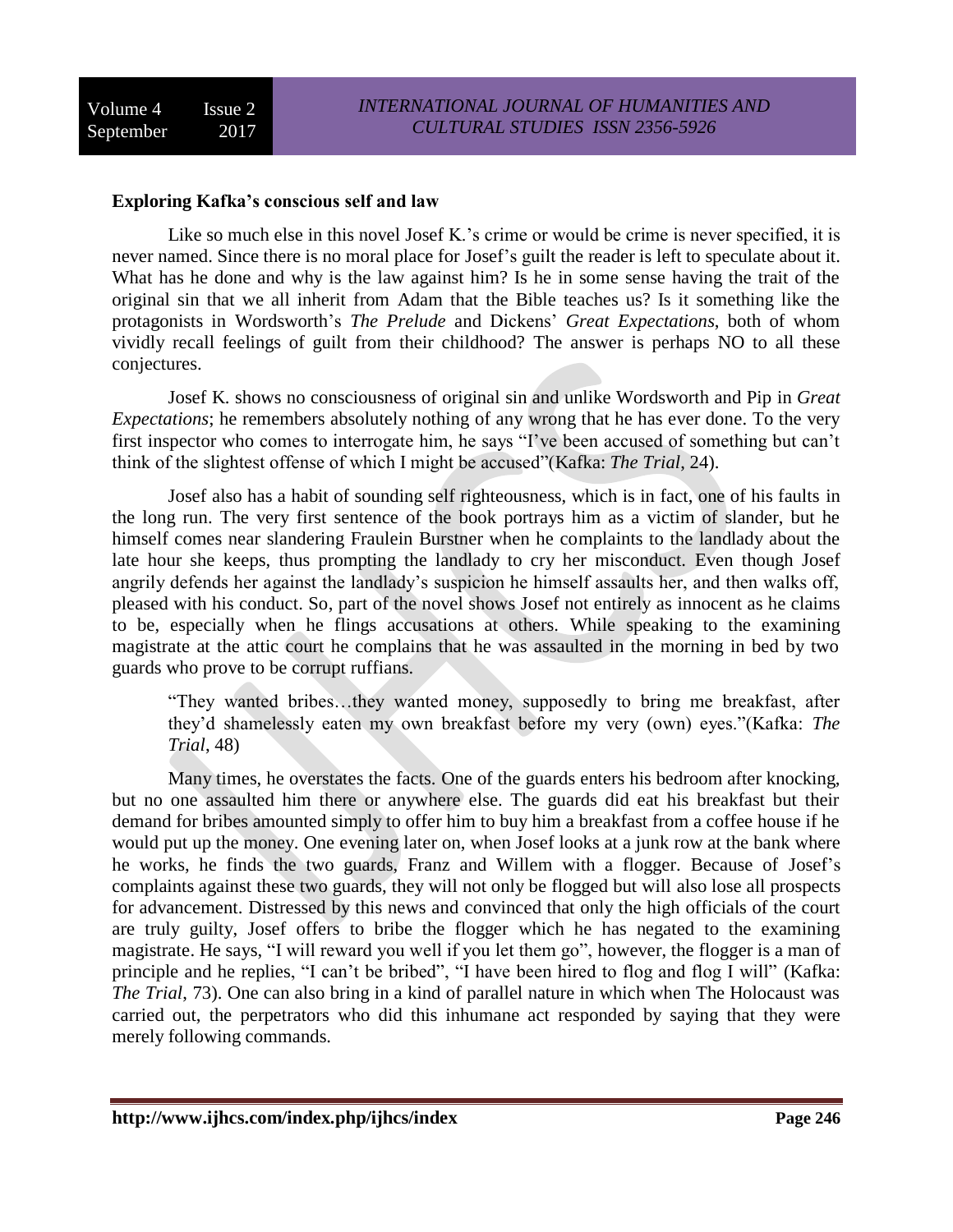The whole scene bristles with irony. Though Josef K. believes that he has already begun to fight corruption and the judicial system, he himself tries to corrupt the flogger so as to thwart the consequences of his own complaints against the system. But before he can raise his offer, the flogger takes the rod to Franz, and Franz's inhuman scream makes Josef fear that other people in the building will come and find this dealing with the scummy trio in the mud room. So when Franz screams, Josef tells him not to do so; pushes him to the floor, steps out of the flogging room and slams the door. Josef is obviously flawed. No matter how self righteously he tries to proclaim his innocence to fight the corruption of the legal system, he cannot avoid the taint of corruption himself. In Kafka's vision of the world, guilt is inescapably part of the human condition and certainly of his own life. And no matter how you try to protect yourself from corruption, the system is such that one is forced to get involved in corrupt activities, even minor ones, in order to thrive in the world.

Several months after starting work on *The Trial*, Kafka wrote in his diary "in the consciousness that my guilt is beyond question" (Leavitt: 2007). Does he feel guilty for failing to fight with the Austrian army or for breaking his engagement with Felice Bauer or for disappointing his father's expectation or for failing to write at more than what he calls "a miserable crawl"? Kafka does not answer this question any more for he tells specifically just what crime Josef K. has committed or whether he is guilty of anything at all.

But whatever he is, Josef is someone more than a spotless victim. He thrashes about in response to his flight and in the process, he hurts other people. And yet Josef hurts others, he himself is hurt most of all, relentlessly victimized by a legal system that makes him a defendant but indefinitely defers any chance of acquittal, or be even of a fair trial faced on specific charges.

As Josef is told by a painter named Tintorelli, who has learned about the law from the judges that he paints, there are just three possible way of settling the case against defendant: Actual Acquittal, Apparent Acquittal, and Protraction. After admitting that he has never seen a single case of Actual Acquittal the painter defines Apparent Acquittal as a merely temporary finding of innocence yielding a freedom that may end at any time. Such an acquittal may be followed by an immediate arrest, and even if the defendant gains a second acquittal, that too may be followed by an arrest and so it goes on endlessly. The only alternative is Protraction whereby the defendant keeps his case at the lowest stage by regularly visiting the judge and responding to interrogation. But whether the defendant gets Apparent Acquittal or Protraction he is sentenced to a life of paralyzing suspense. This is one reason why Josef K. decides to dismiss his lawyer and accept his execution. One can quote Judge Richard Posner to sum it up who writes, "Law in Kafka's fiction is, for the most part, not law as we think of it, a system of rules; it is a malevolent whimsy." (Posner: 1986)

## **Conclusion**

In spite of the novel being titled as *The Trial*, the discourse of the trial never takes place in the novel. *The Trial* is not a trial, nor is it about due process, criminal procedure, or law at all; for Judge Posner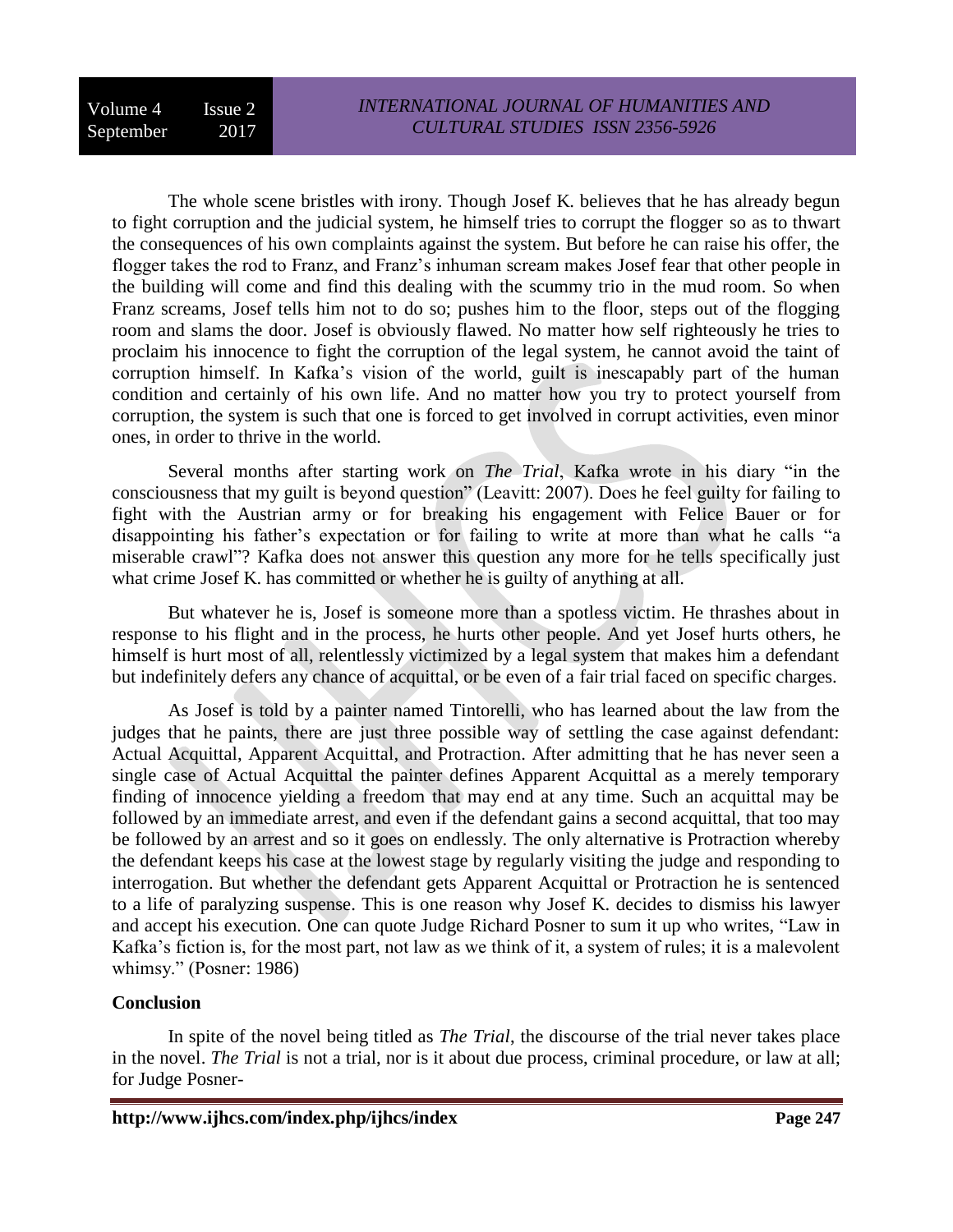"the heart of *The Trial* lies elsewhere…in K's futile efforts to find a human meaning in a universe, symbolized by the court, that has not been created to be accommodating or intelligible to man but is arbitrary, impersonal, cruel, deceiving and elusive." (Posner: 1998)

Legal delays in fiction have been dealt before Kafka wrote *The Trial*; as in Charles Dickens' *Bleak House* (1851-52) to cite particularly. The case of John Jarndyce takes so many years to resolve it that it consumes all the money in dispute. Forty years after Dickens' novel appeared, the real world furnished a celebrated instance of justice delayed in a criminal case. In 1894, a French Army captain named Alfred Dreyfus was convicted of espionage in a secret military court marshal that ignored his military protestations of innocence, and gave him no access to the evidence against him. Stripped of his rank and sentenced to life imprisonment he was vilified by anti-Semitic voices that all too readily identified his Jewishness with treachery, and then he had to wait 12 years for exoneration.

Josef K. is nowhere called Jewish but he was conceived by a Jewish writer and the burden of unspecified guilt that he is made to bear might be construed as signifying all the guilt that he's been placed for centuries at the backs of the Jewish people. In any case, Josef K. is punished far beyond what he deserves and in a dream like world of Kafka's novel his fate reveals how enigmatic, how illogical and how merciless the law may be. The function of *law* in Kafka's works does not actually lead to justice, which actually should be the end of the Legal process; rather it leads to a sense of alienation. Hence, the individual feels totally drained of any kind of physical or emotional support. (Glen: accessed from Internet*)*.

"Alienation refers to 'man-alone' in the world of the Other, a cry for freedom as an impotent act in a meaningless human world and the cry for the greatness, and dignity of the authentic self which is confined by the world of man. Kafka in *The Trial* shows this state of alienation in the darkest form, the alienation of an existential man like Josef K. is accosted by the invisible Other." (Azizmohammadi et.al: 2012)

Kafka's writing forecasts the Holocaust and Hiroshima. He gives us the world in which the law does not restrain absolute power in people, say for example in a person like Hitler, rather it sanctions it and even reinforces it by legalizing it. This is an uncomfortable condition which Kafka constructs in his works and unfortunately the world saw the fulfillment of his prophetic works when the world witnessed and suffered two horrifying World Wars and also saw the (ab)use of power because of the legal sanction of it. Therefore, the novel, *The Trial* forces the readers to think about the nature of law and its liaison with the system of bureaucracy. Theoretically, the law and the bureaucracy are for the benefit of the people, but in practice it has several deviations. The labyrinthine set of structures and procedures makes it almost impossible to access the law in its purest form. One is left wondering if law is really for the benefit of the common people or is it a tool to maintain the status quo of the haves and the have nots?